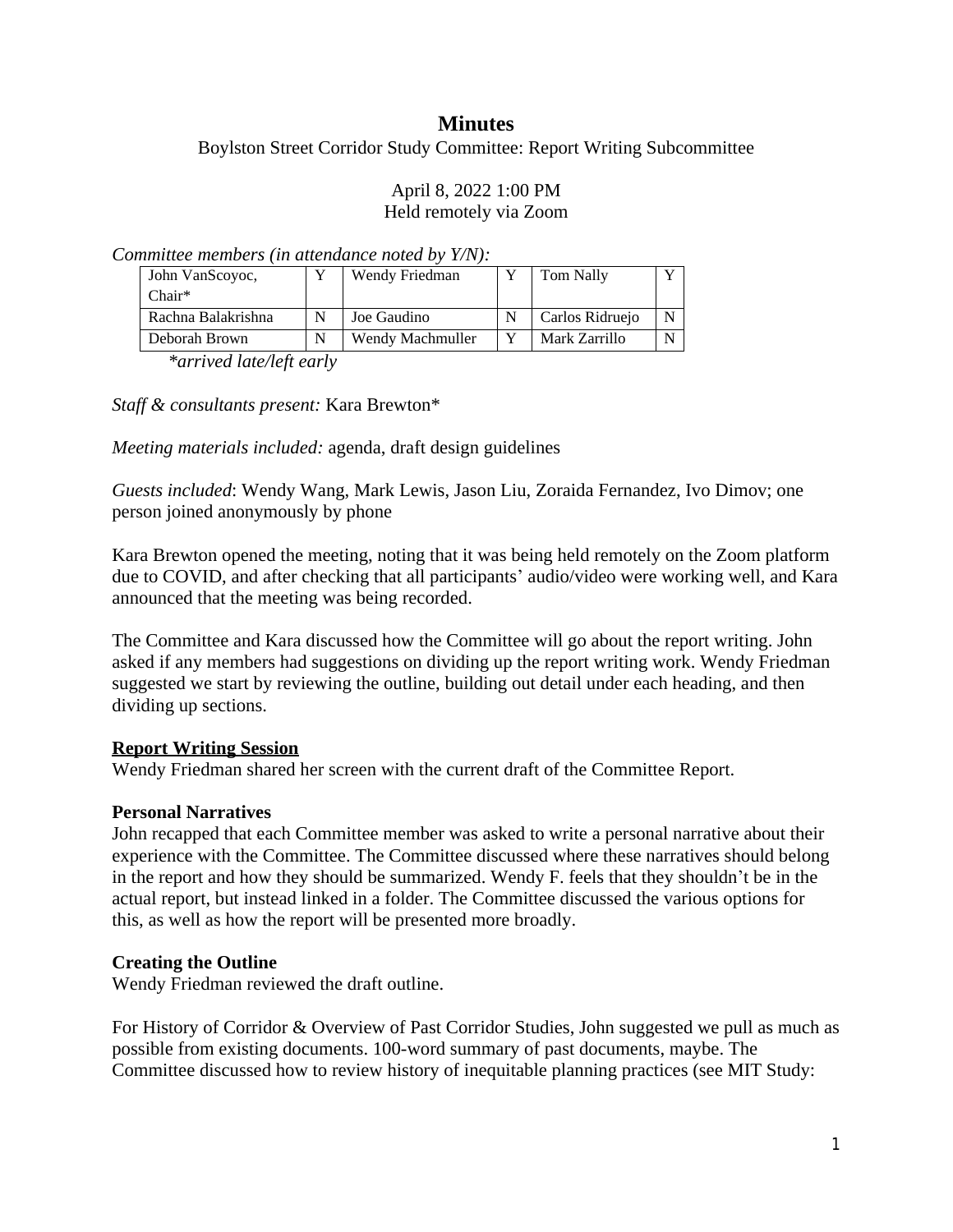Bringing Back Boylston). This section would also cover Recent Changes in the Corridor (i.e. review of recent development).

There was a high-level overview of the following sections:

- Existing Conditions
- General Overview of Changing Town Vision of Design & Planning
- Committee Process
- Charge
- Committee Goals

For Planning Framework, Tom Nally provided his opinion about what should be included here. Wendy F. noted that it should also include how the Committee got to where it is today, and what tools the Committee used in their analysis. Tom volunteered to write Section 10, and Section 8.

John offered to divide Section 11 & 12 with Rachna. Wendy F. made the note that this should also include Walnut Path.

Wendy F. offered to write Section 9. Committee Goals and Section 7. Analysis.

Wendy M. offered to Section 1-6.

John left the meeting and asked the Committee to consider public comment and not make this report an easement recommendation.

The Committee discussed the easement that exists in this area and how changing the easement would impact existing residential development.

## **Comments from the Public**

- Wendy Wang voiced that she does not want a public easement through their property. Tom voiced that without attendance from the whole Committee it's difficult to discs, but it can be discussed with the broader Committee at the next broader meeting. Wendy F. noted that there is no mention of this easement to date at all in the Committee process. Wendy W. has previously wrote to several Committee members and the group asked to share this material with the broader Committee. Wendy voiced again that she bought her condo with the understanding that this was a private way, and that she strongly disagreed with Mark Lewis' assessment.
- Mark Lewis discussed the easement with Tommy Vitolo and voiced that he was in favor of a potential living connector via this easement. Mark also made a comment about tree coverage.
- Wendy W. and Mark were asked to join the walking tour on Sunday.
- Zoraida Fernandez asked for clarification about the proposed walkway/easement. Wendy F. voiced that there is no proposal by the BSCSC.

## **Next Steps**

Writing Subcommittee members will share a first draft before the next meeting.

#### **Closing**